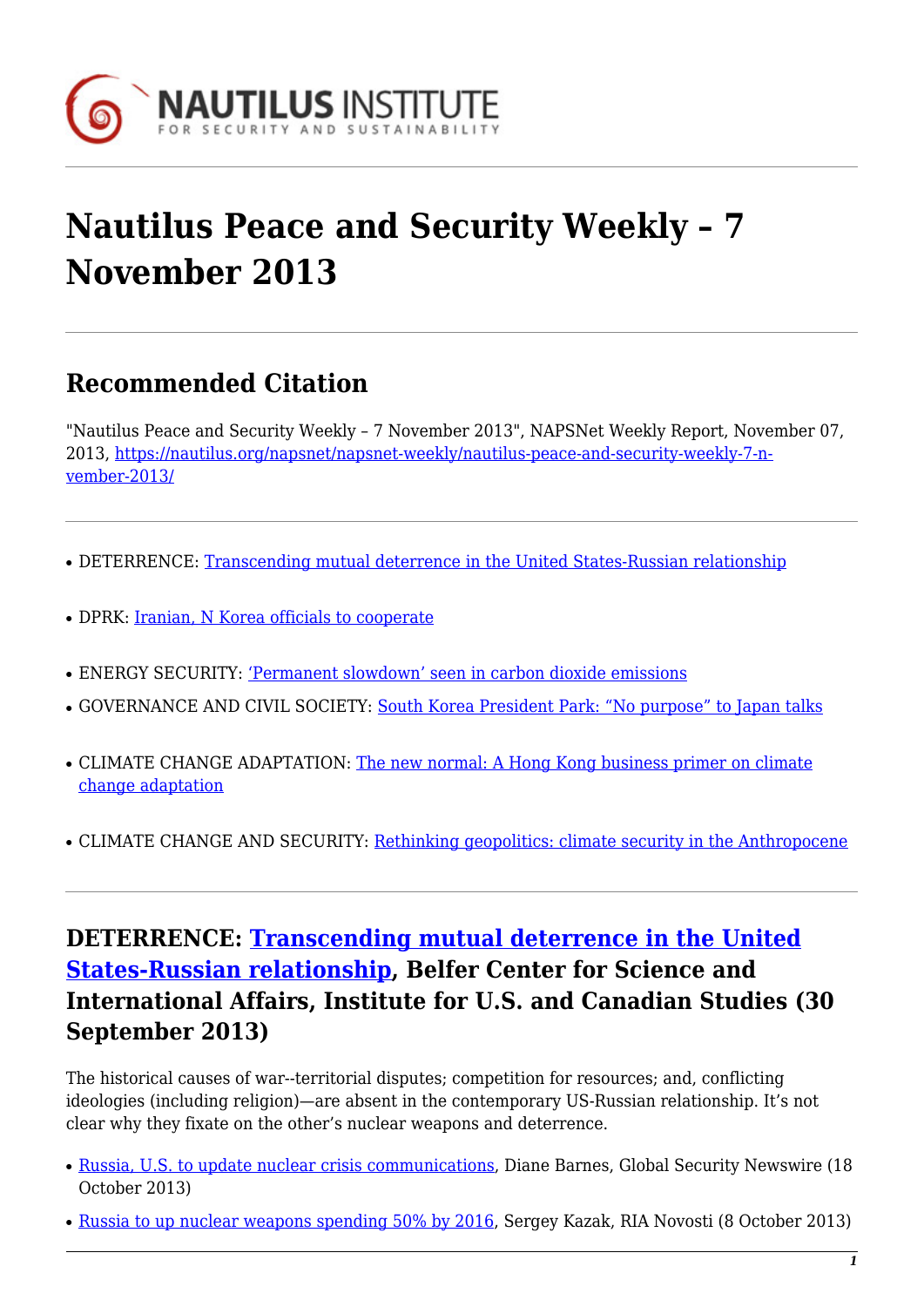• [Russia conducts large-scale exercise of its strategic forces,](http://russianforces.org/blog/2013/10/russia_conducts_large-scale_ex.shtml) Russian strategic nuclear forces blog (30 October 2013)

#### <span id="page-1-0"></span>**DPRK: [Iranian, N Korea officials to cooperate,](http://www.bangkokpost.com/breakingnews/377882/iranian-n-korean-officials-agreed-to-continue-cooperation-in-aug) Bangkok Post (3 November 2013)**

North Korea made a rare admission that several of North Korean sailors died while training. It is unlikely the one data point, welcome as it is, represents a longer-term trend of openness. North Korea pursues nuclear capabilities via various means such as cooperation with Iran and improving indigenous missile capabilities. All these actions make talk cheap relative to the high cost of military capabilities.

- [Real fake missiles: North Korea's ICBM mockups are getting scary good](http://38north.org/2013/11/lewis-schilling110513/), Jeffrey Lewis and John Schilling, 38 North (4 November 2013)
- [Iran urges elimination of all nukes ahead of talks](http://newindianexpress.com/world/Iran-urges-elimination-of-all-nukes-ahead-of-talks/2013/11/05/article1873314.ece), Edith M. Leder, The New Indian Express (5) November 2013[\)](http://newindianexpress.com/world/Iran-urges-elimination-of-all-nukes-ahead-of-talks/2013/11/05/article1873314.ece)
- [Kim Jong Un visits martyrs cemetery of KPA Navy,](http://www.rodong.rep.kp/en/index.php?strPageID=SF01_02_01&newsID=2013-11-02-0004&chAction=L) Rodong Sinmun (2 November 2013)

#### <span id="page-1-1"></span>**ENERGY SECURITY: ['Permanent slowdown' seen in carbon dioxide emissions](http://www.ft.com/intl/cms/s/0/c969f758-424b-11e3-bb85-00144feabdc0.html#axzz2juSng0mO), Pilita Clark, Financial Times (31 October 2013)**

Business as usual was rather unusual, after all. Despite all alleged "inaction" by the US in "fighting climate change", its energy-related CO $_2$  emissions have been declining in recent years and are projected to do so over the foreseeable period. Such emissions are also showing slower rise elsewhere. The causes and costs will continue to be debated, but it is clear that natural gas has popped a surprise on the world, just as it did some 30 years ago; this time in the form of "unconventional" gas.

- [Table 12.1 Carbon dioxide emissions from energy consumption by source,](http://www.eia.gov/totalenergy/data/monthly/pdf/sec12_3.pdf) Monthly Energy Review, USDOE/EIA (October 2013)
- [Figure A10: World carbon dioxide emissions by region, reference case, 2009-2040](http://www.eia.gov/forecasts/ieo/emissions.cfm), International Energy Outlook, USDOE/EIA (July 2013)
- $\bullet$  <u>[Energy fact of the day: US CO](http://www.aei-ideas.org/2013/04/energy-fact-of-the-day-us-co2-emissions-per-capita-in-2012-were-the-lowest-since-1964-main-reason-shale-gas/)<sub>[2](http://www.aei-ideas.org/2013/04/energy-fact-of-the-day-us-co2-emissions-per-capita-in-2012-were-the-lowest-since-1964-main-reason-shale-gas/)</sub> emissions per capita in 2012 were the lowest since 1964</u>, Mark Perry, AEIdeas, Carpe Diem blog, American Enterprise Institute (21 April 2013)

## <span id="page-1-2"></span>**GOVERNANCE AND CIVIL SOCIETY: [South Korea President Park: "No](http://www.bbc.co.uk/news/world-asia-24768298) [purpose" to Japan talks](http://www.bbc.co.uk/news/world-asia-24768298), Lucy Williamson, BBC (4 November 2013)**

The ROK is not warming towards the idea of talks with Japan before receiving an apology for wartime actions, saying talks would serve "no purpose". Adding to the strained relations is a ROK court ruling ordering Mitsubishi Heavy Industries to pay compensation to ROK women forced to work at factories during wartime. The ROK appears more willing to engage with the DPRK and is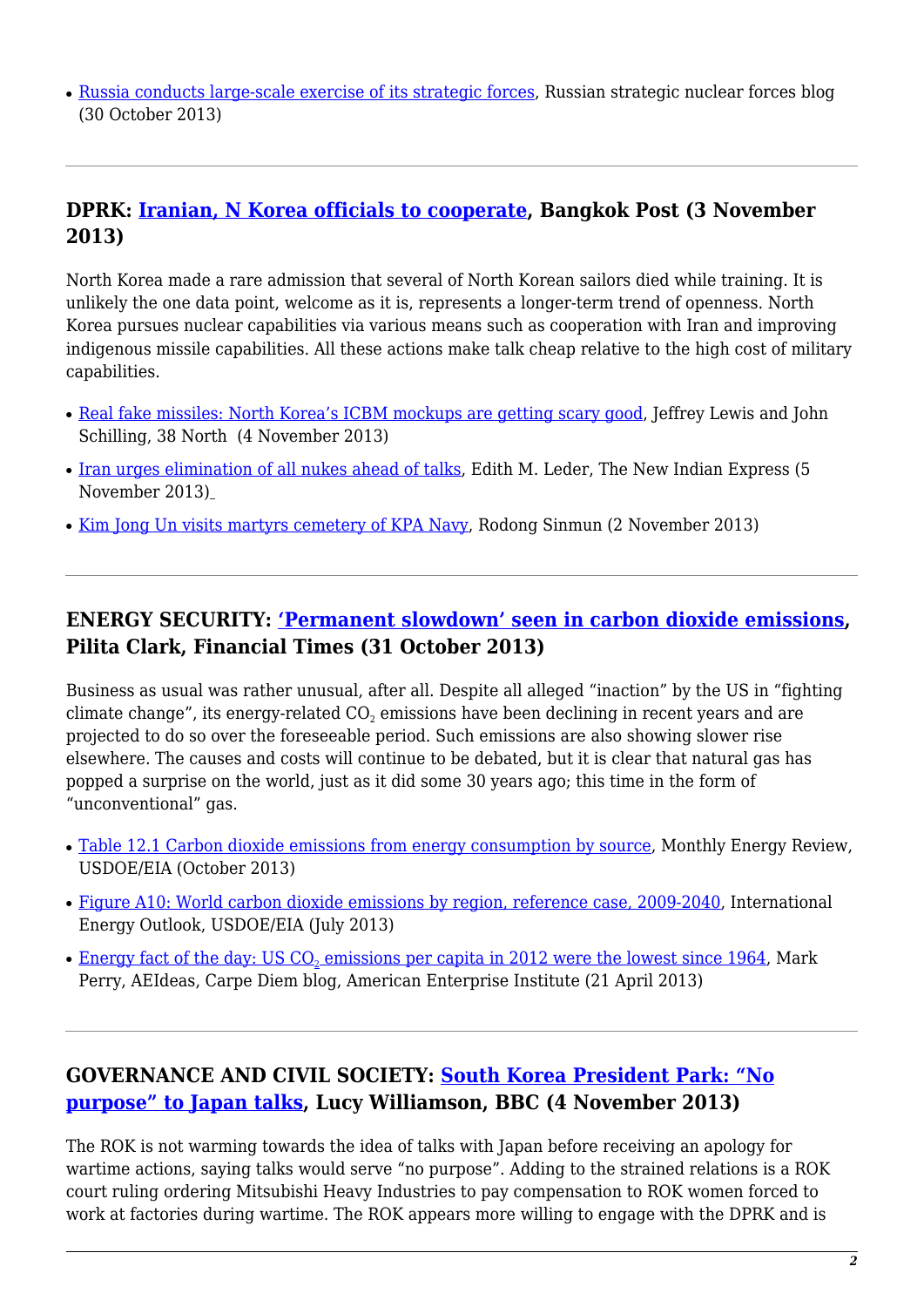asserting ownership in DPRK negotiations.

- [Court verdict against MHI over forced labor adds to diplomatic mess,](http://ajw.asahi.com/article/behind_news/politics/AJ201311020062) Asahi Shimbun (2 November 2013)
- [Park willing to meet with N. Korean leader anytime,](http://www.globalpost.com/dispatch/news/yonhap-news-agency/131102/park-willing-meet-n-korean-leader-anytime) Chang Jae-soon, Yonhap (2 November 2013)
- [Diplomat emphasizes S. Korean "ownership" of N. Korean nuclear issue,](http://english.hani.co.kr/arti/english_edition/e_northkorea/609903.html) Paek Hyun, Hankyoreh (5 November 2013)

## <span id="page-2-0"></span>**CLIMATE CHANGE ADAPTATION: [The new normal: A Hong Kong business](http://www.climatechangebusinessforum.com/en-us/research_04292013) [primer on climate change adaptation](http://www.climatechangebusinessforum.com/en-us/research_04292013), Climate Change Business Forum, Hong Kong (2013)**

"Businesses can't change the weather. What they can do is assess trends, identify risks, and build resilience into their operations and supply chains. Their assessments may also reveal opportunities for new products and services to serve the emerging low-carbon economy. Acting on anticipated climate change impacts is called climate adaptation." "Regardless of the driver, embracing climate adaptation is like embracing any sort of corporate change, which requires leadership at the top, consistency between messages and actions, and relentless follow-through."

- [Hong Kong business survey on energy efficiency and climate change](http://www.climatechangebusinessforum.com/en-us/research-11102011), Climate Change Business Forum, Hong Kong (2012)
- [The Hong Kong guide to emission reduction capitalising on the business opportunity](http://www.climatechangebusinessforum.com/en-us/ghg), Climate Change Business Forum, Hong Kong (2013)

## <span id="page-2-1"></span>**CLIMATE CHANGE AND SECURITY: [Rethinking geopolitics: climate security](http://www.globalpolicyjournal.com/articles/climate-change-energy-and-sustainability/early-view-article-rethinking-geopolitics-climate-) [in the Anthropocene,](http://www.globalpolicyjournal.com/articles/climate-change-energy-and-sustainability/early-view-article-rethinking-geopolitics-climate-) Simon Dalby, Global Policy, DOI: 10.1111/1758- 5899.12074 (25 October 2013) (subscription required)**

"In the new geological epoch of the Anthropocene simplistic assumptions of environmental change leading directly to conflict are misleading at best and dangerous at worst. Climate security in the long run is not a matter of environmental change causing political difficulties, but rather a matter of contemporary political difficulties causing accelerating climate change. Economies that don't further destabilize the climate are key to future security."

- [Handbook on climate change and human security](http://books.google.com.au/books?hl=en&lr=&id=_ePDAQAAQBAJ&oi=fnd&pg=PR3&dq="climate change" security&ots=22ZdDgVofY&sig=d5LXOTZcuC9K1v3PoUAkw4ibKb4#v=onepage&q&f=false), Michael Redclift and Marco Grass (eds.) Edward Elgar (December 2013)
- [Iran's environment: greater threat than foreign foes](http://iranprimer.usip.org/blog/2013/oct/28/iran’s-environment-greater-threat-foreign-foes), David Michel, Iran Primer, United States Institute for Peace (28 October 2013)
- [The forest mafia: how scammers steal millions through carbon markets,](http://www.theatlantic.com/international/archive/2013/10/the-forest-mafia-how-scammers-steal-millions-through-carbon-markets/280419/) Ryan Jacobs, The Atlantic (11 October 2013)